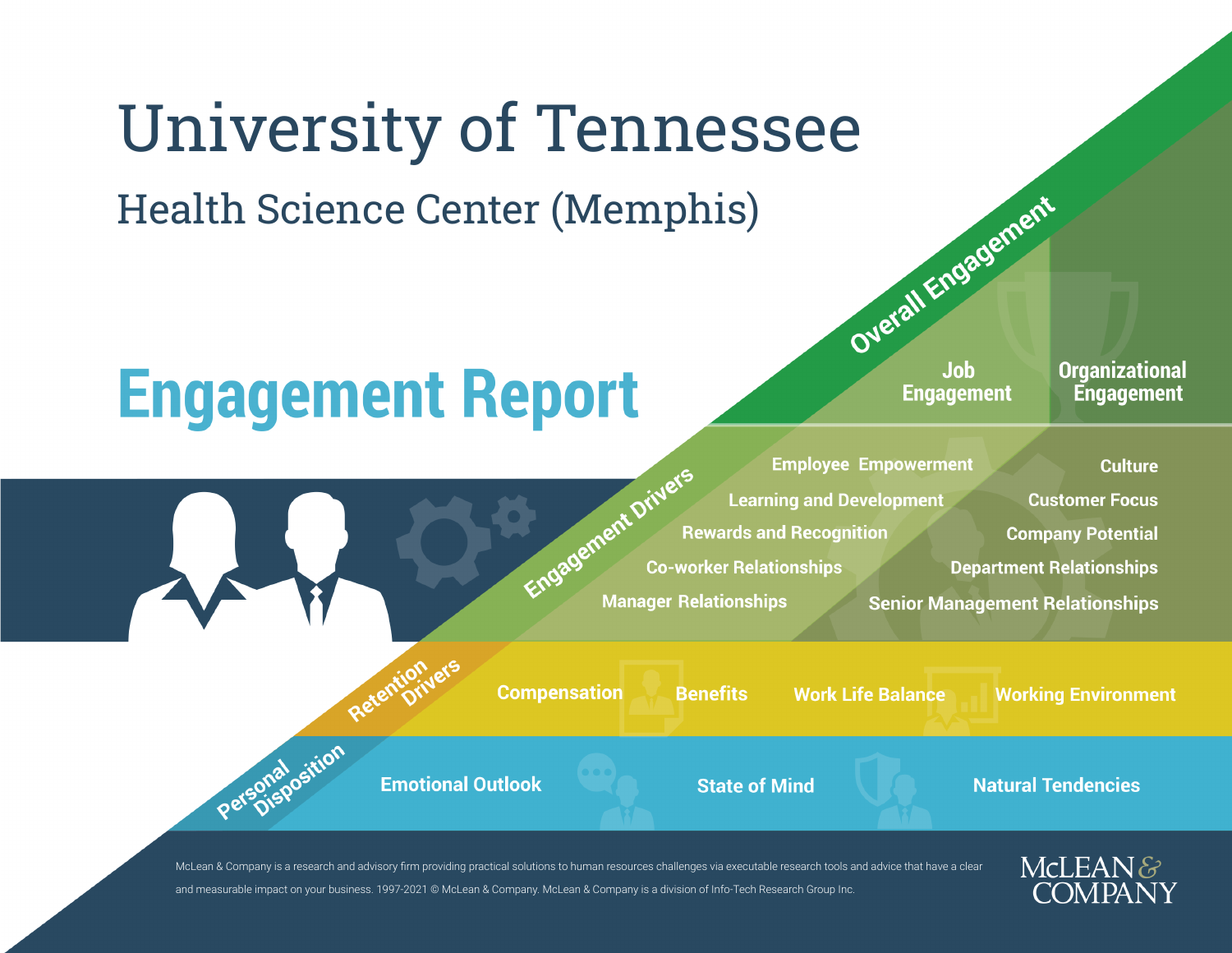# of Employees 1667 # of Responses 670 Response Rate 40%



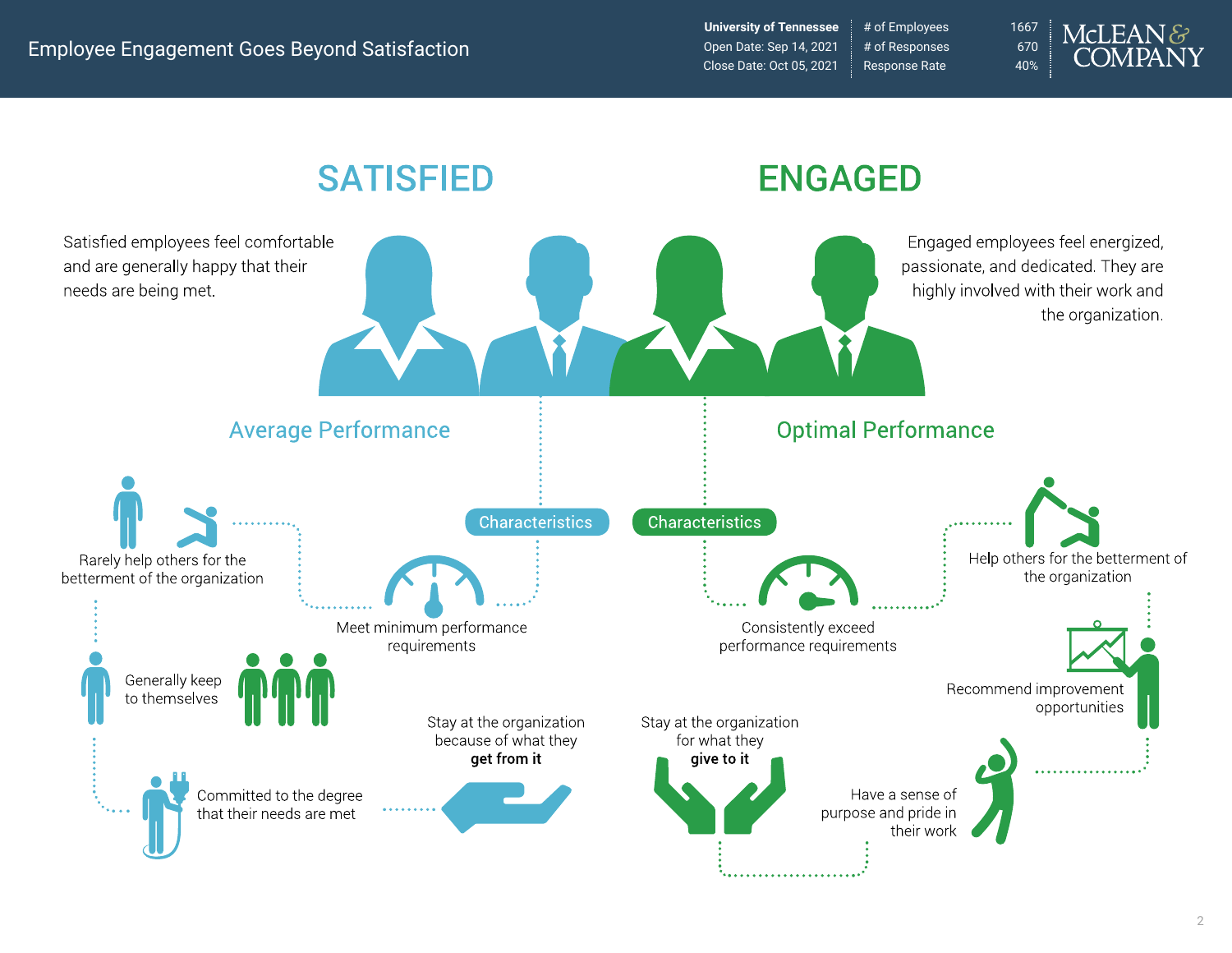

See the [appendix](#page-26-0) in this report for more information on our engagement calculation and benchmark.



### Current Year

### ENGAGED

Engaged employees consistently exceed expectations. They are energized and passionate about their work, leading them to exert discretionary effort to drive organizational performance.

### ALMOST ENGAGED

Almost engaged employees sometimes exceed expectations and are generally passionate about their work. At times they exert discretionary effort to help achieve organizational goals.

### INDIFFERENT

Indifferent employees are satisfied, comfortable, and generally able to meet minimum expectations. They see their work as "just a job", prioritizing their needs before organizational goals.

### **DISENGAGED**

Disengaged employees usually fail to meet minimum expectations, putting in time rather than effort. They have little interest in their job and the organization and often display negative attitudes.



Benchmark Ratio of Engaged to Disengaged Organization's Ratio of Engaged to Disengaged

|              | <b>ENGAGED</b> | <b>ALMOST ENGAGED</b> | <b>INDIFFERENT</b> | <b>DISENGAGED</b> |
|--------------|----------------|-----------------------|--------------------|-------------------|
| Current Year | 66.1%          | $17.8\%$              | 6.9%               | $9.3\%$           |
| Benchmark    | 60.4%          | $20.9\%$              | 9.8%               | $8.9\%$           |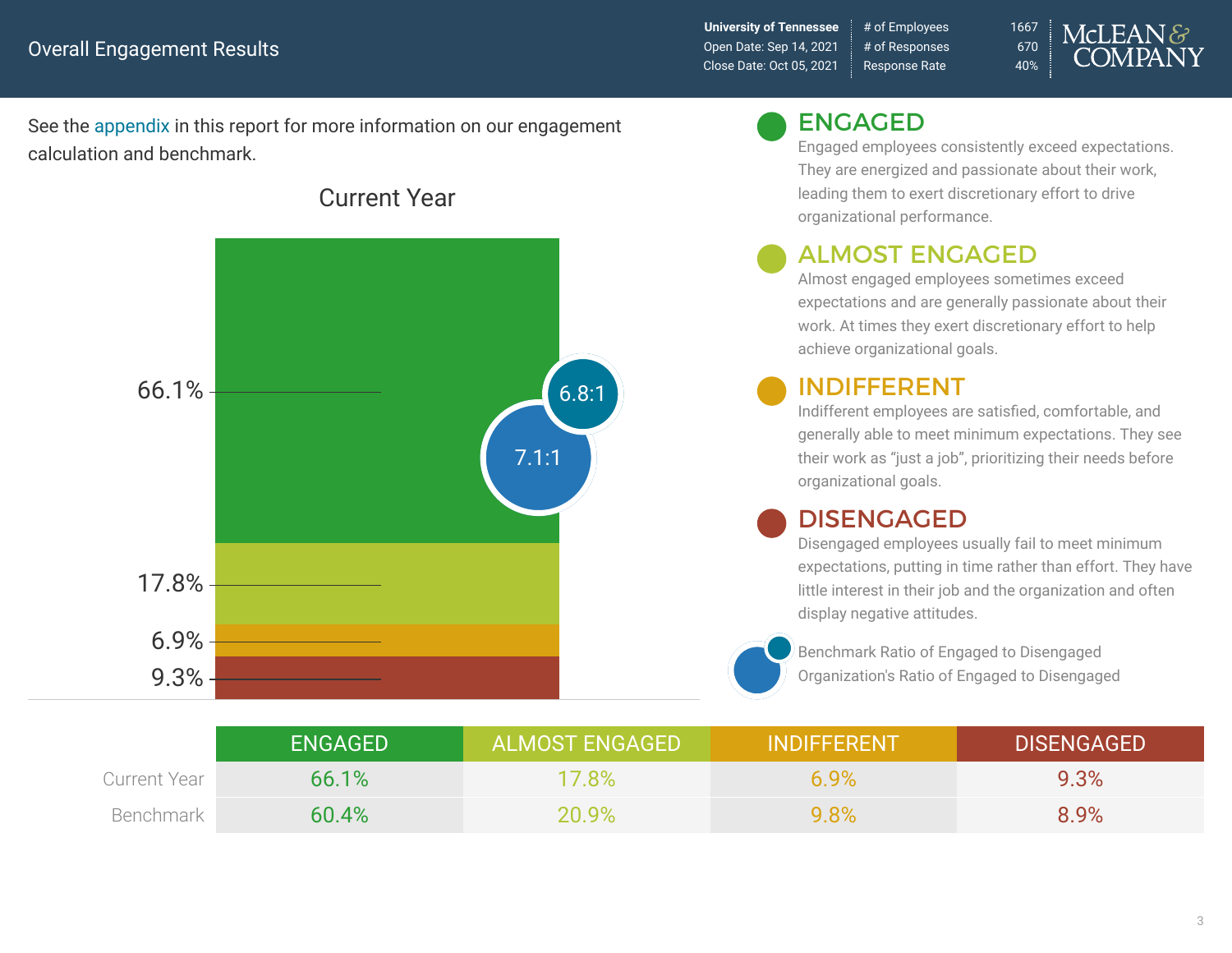

| 91%<br>I regularly offer to help my colleagues at work.                                              | $89\% (+3)$ |
|------------------------------------------------------------------------------------------------------|-------------|
| 90%<br>I am very proud of the work I do.                                                             | $91\% (-1)$ |
| My contributions are important to the success of<br>90%<br>my department.                            | $87\% (+2)$ |
| I regularly accomplish more than what's expected<br>87%<br>in my role because I choose to.           | $85\% (+2)$ |
| I am very committed to the University of<br>83%<br>Tennessee.                                        | $83\% (-)$  |
| Taking everything into account, I like working at<br>83%<br>the University of Tennessee.             | $82\% (+2)$ |
| My contributions are important to the success of<br>83%<br>the University of Tennessee.              | $80\% (+3)$ |
| I am very proud of the services the University of<br>82%<br>$\qquad \qquad -$<br>Tennessee provides. | $74\% (+8)$ |
| 81%<br>Taking everything into account, I like my job.                                                | $83\%(-2)$  |
| I am part of a team working towards a shared<br>79%<br>goal.                                         | $76\% (+3)$ |
| I talk about my job in a positive light with family<br>74%<br>and friends.                           | $74\%$ (+1) |
| I regularly choose to put in extra hours to<br>71%<br>improve my results.                            | $75\%(-4)$  |
| 70%<br>I often look forward to coming to work.                                                       | $71\%(-1)$  |
| In the last year, I have made recommendations<br>61%<br>for organizational improvements.             | $66\% (-5)$ |

■ < 40% Low Performing ■ 40%-60% Average Performing ■ > 60% High Performing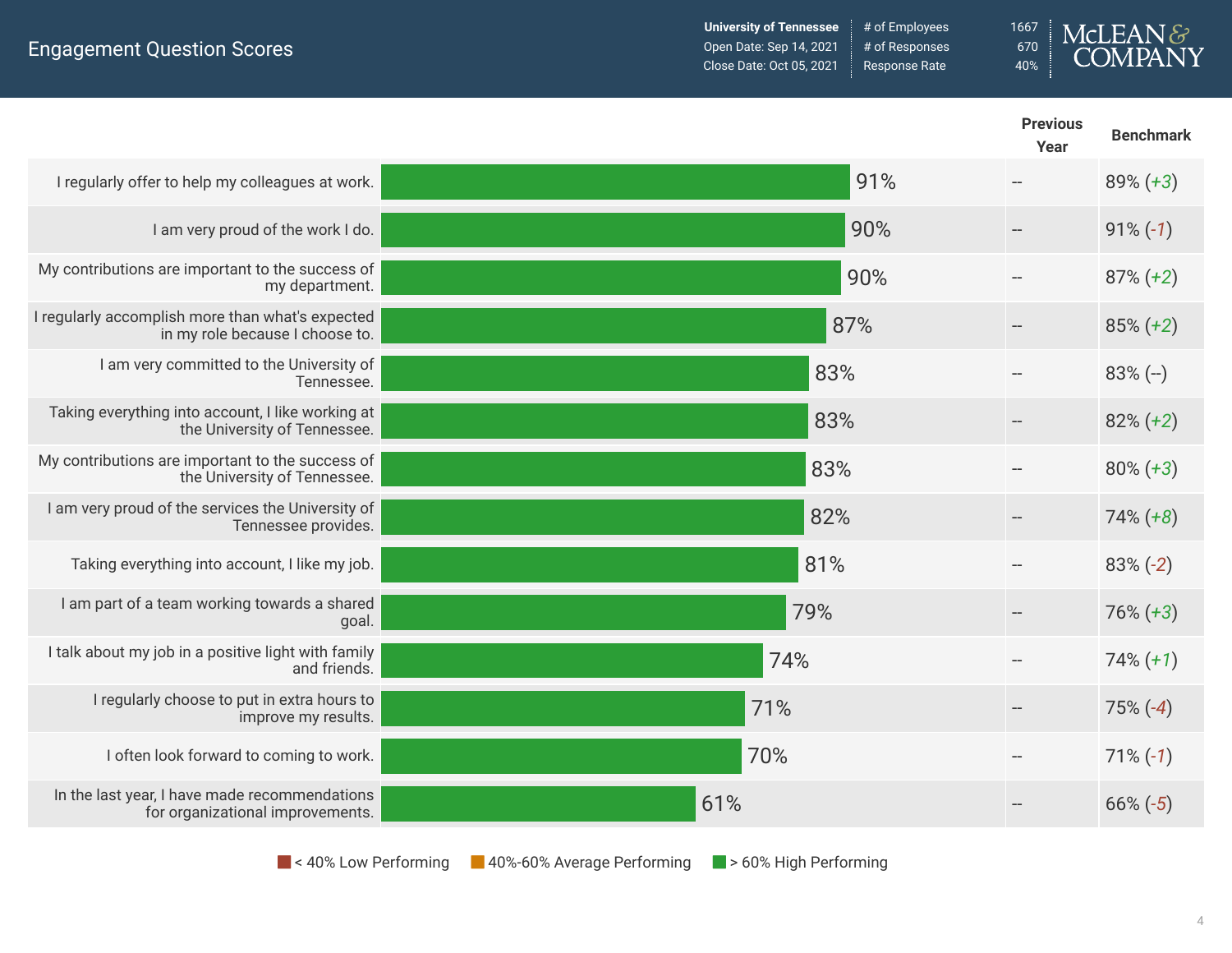McLEAN& **COMPANY** 



#### 5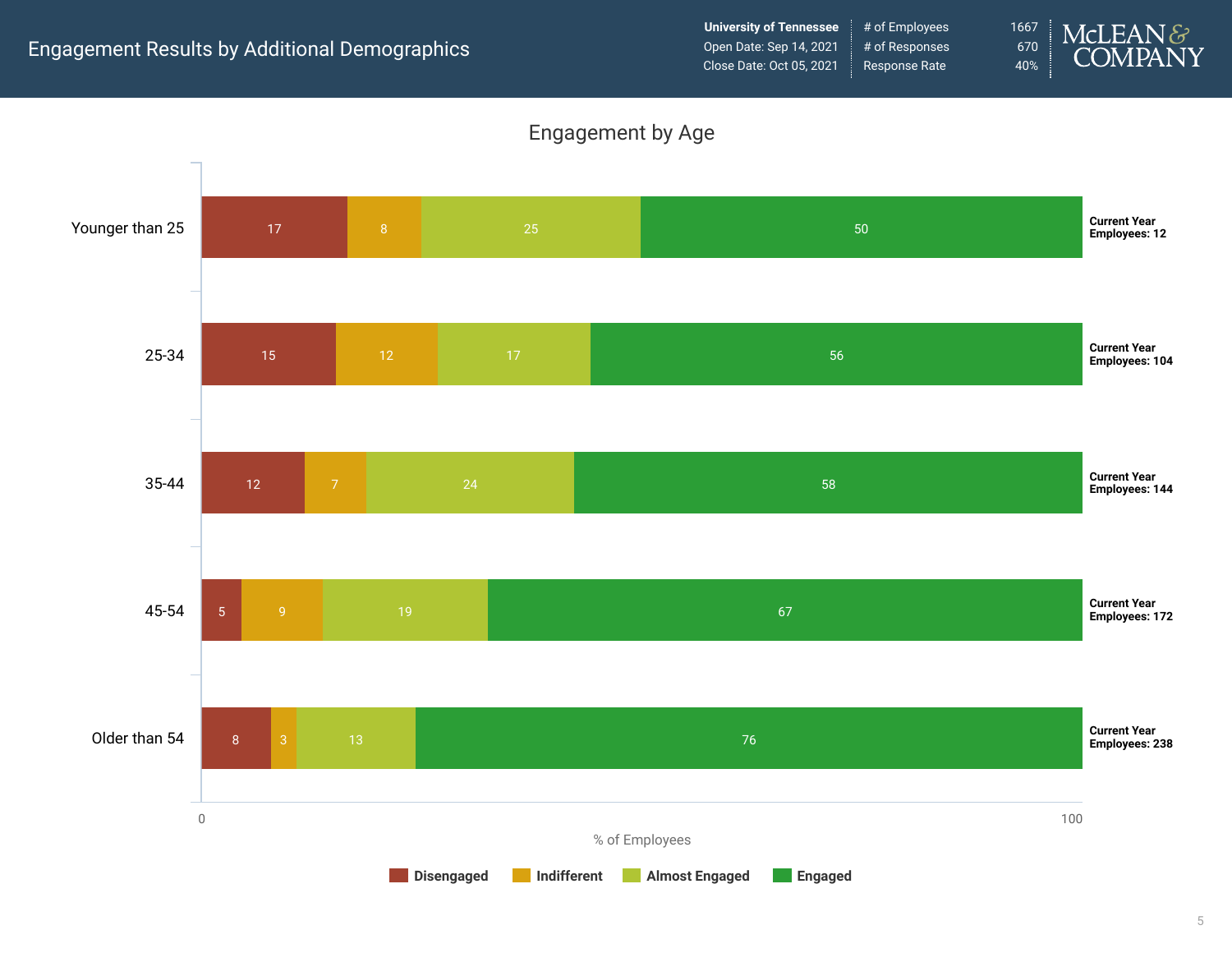# of Employees 1667 # of Responses 670 Response Rate 40%



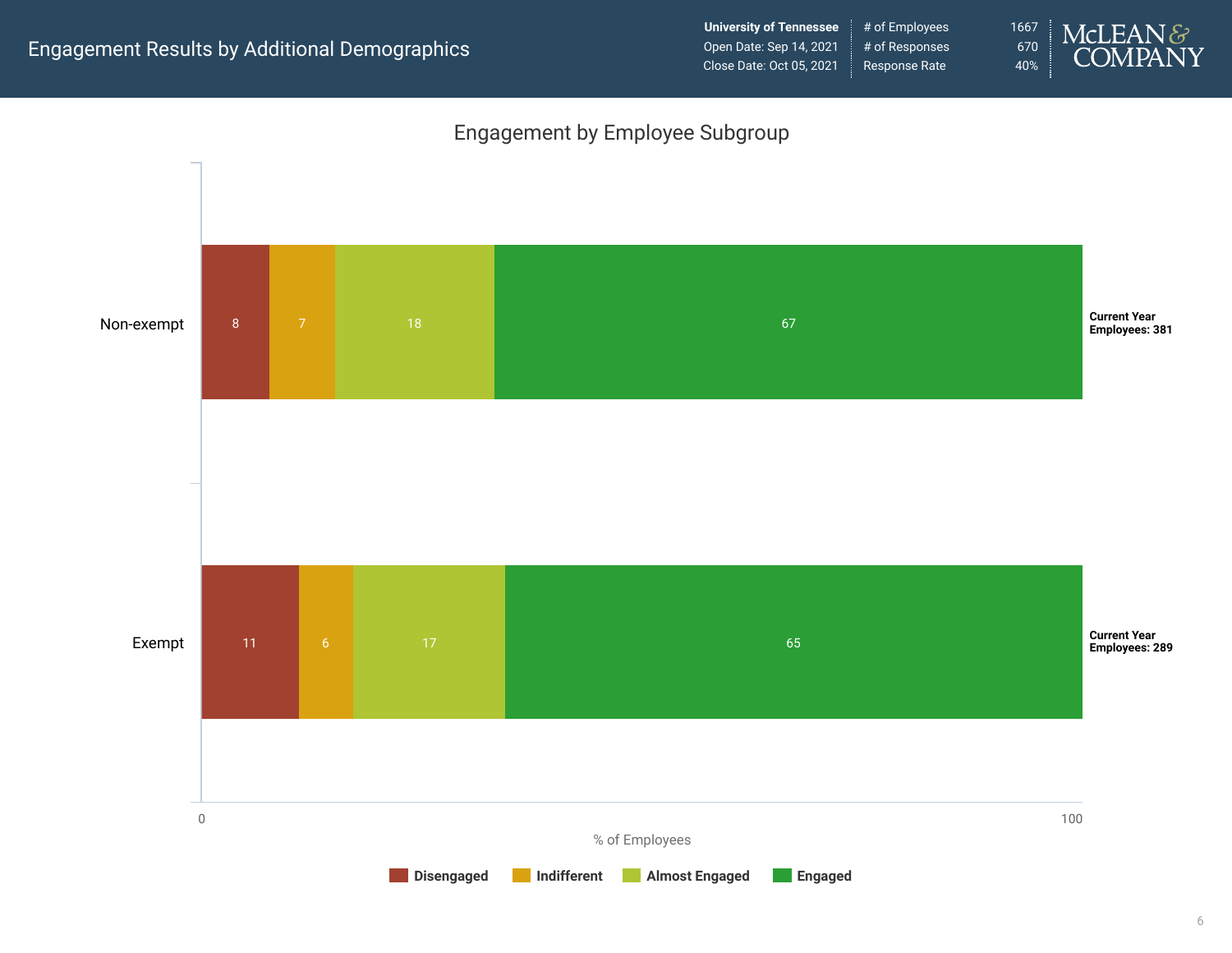McLEAN& **COMPANY** 





9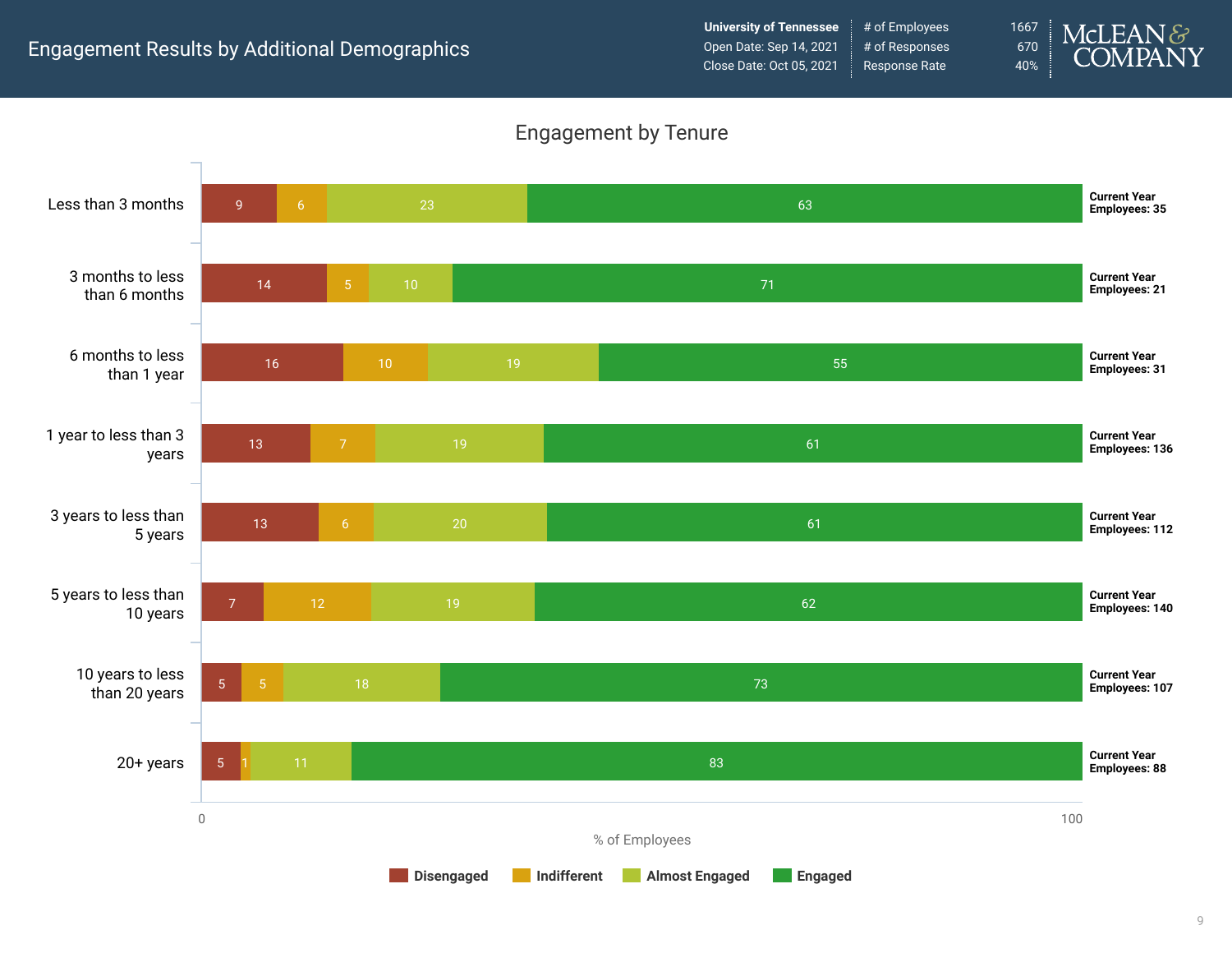

### Employee Experience Question

How likely would you be to recommend the University of Tennessee to a qualified friend or a family member as a great place to work?



Employee Experience Score = % Supporters - % Detractors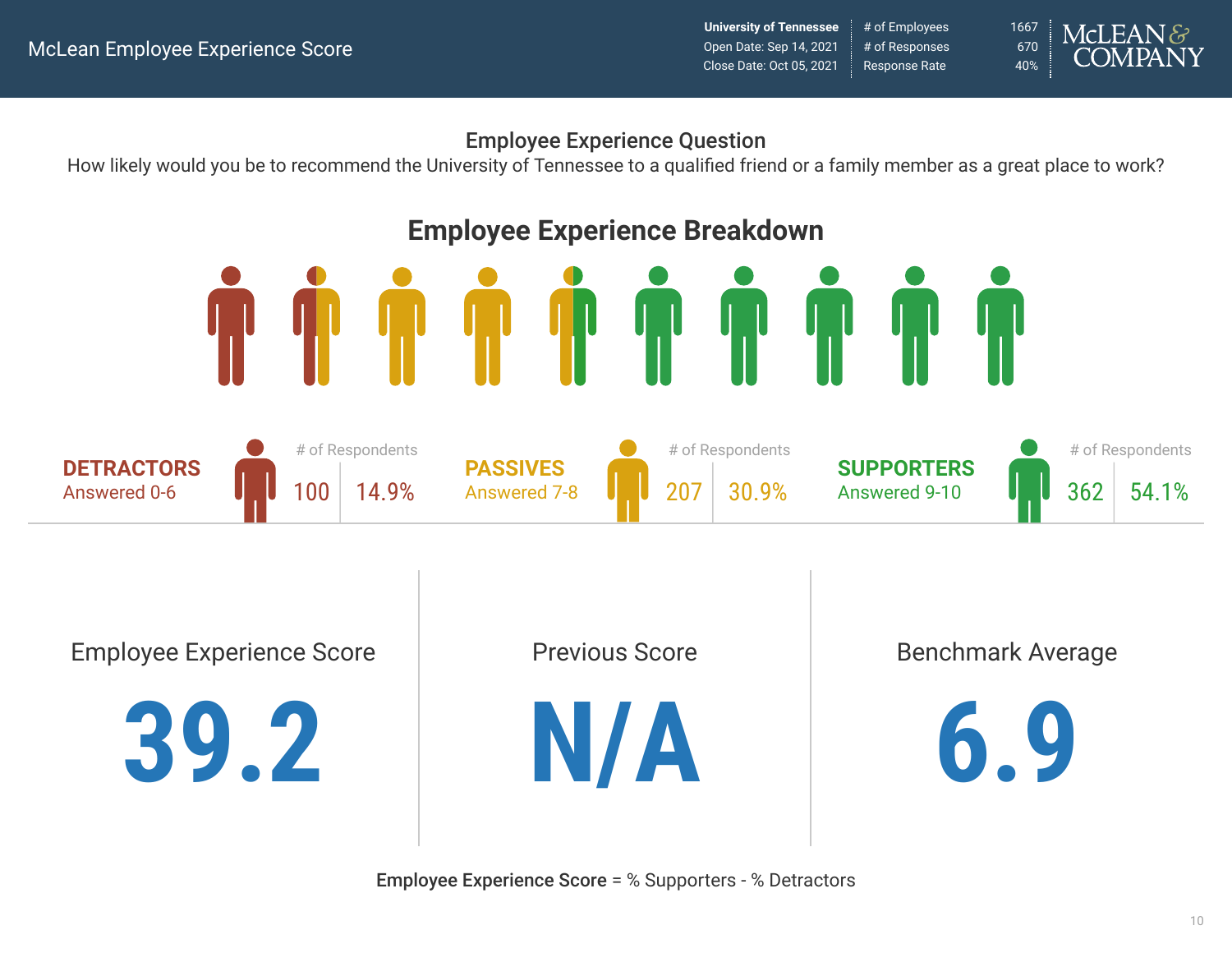# of Employees 1667 # of Responses 670 Response Rate 40%

### $McLEAN \&$ **COMPANY**

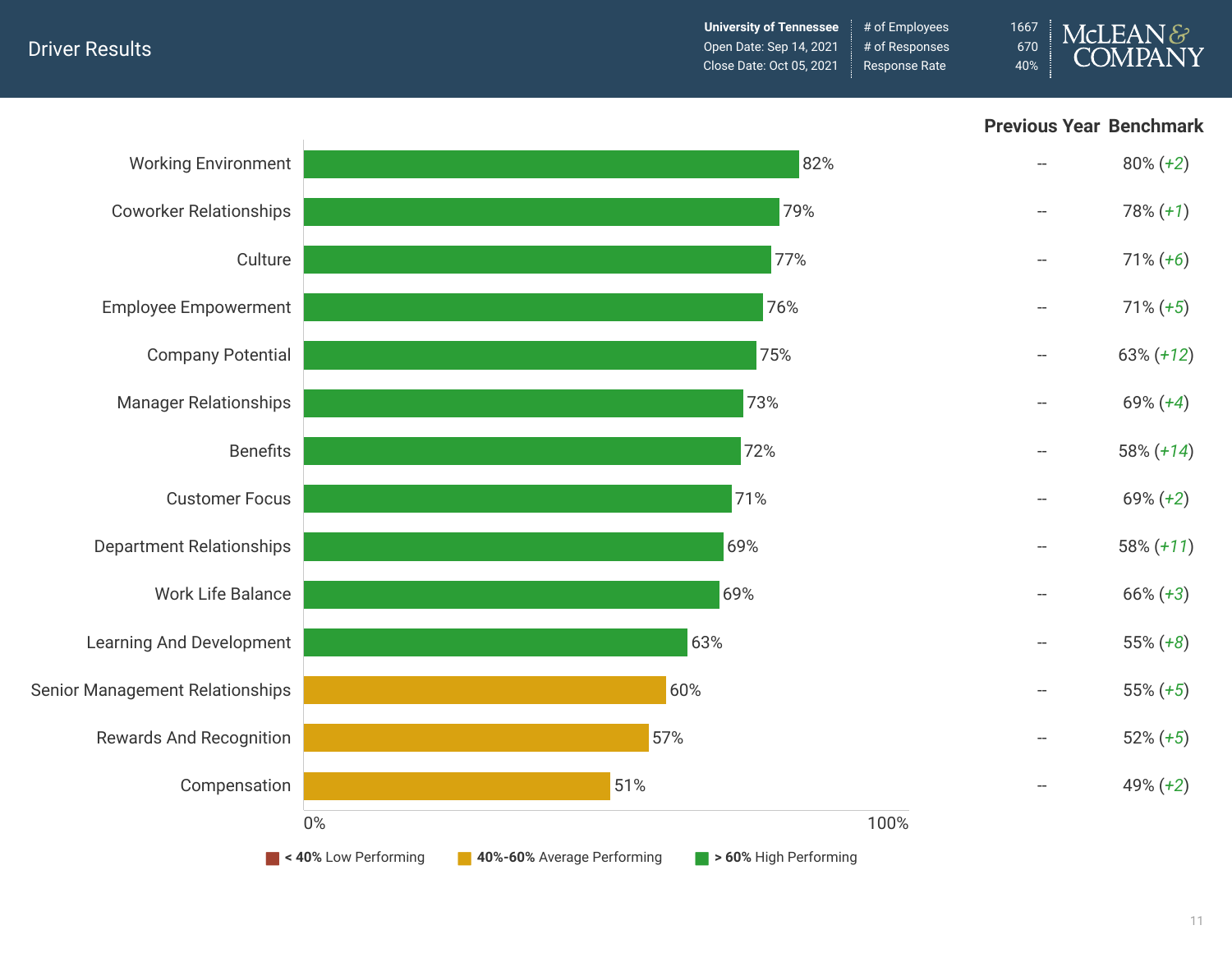

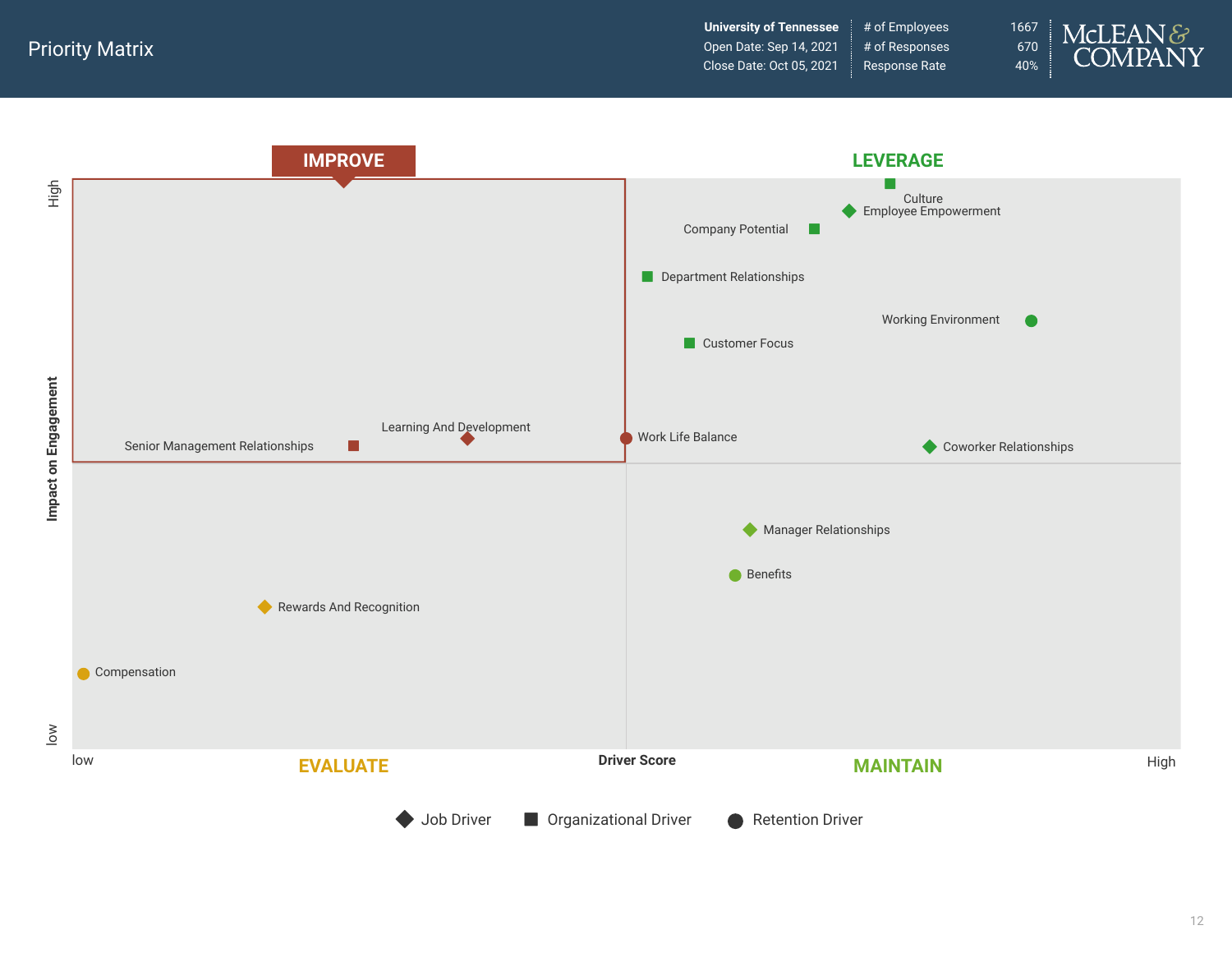

 $McLEAN$ & COMPANY

## DRIVER: **LEARNING AND DEVELOPMENT**

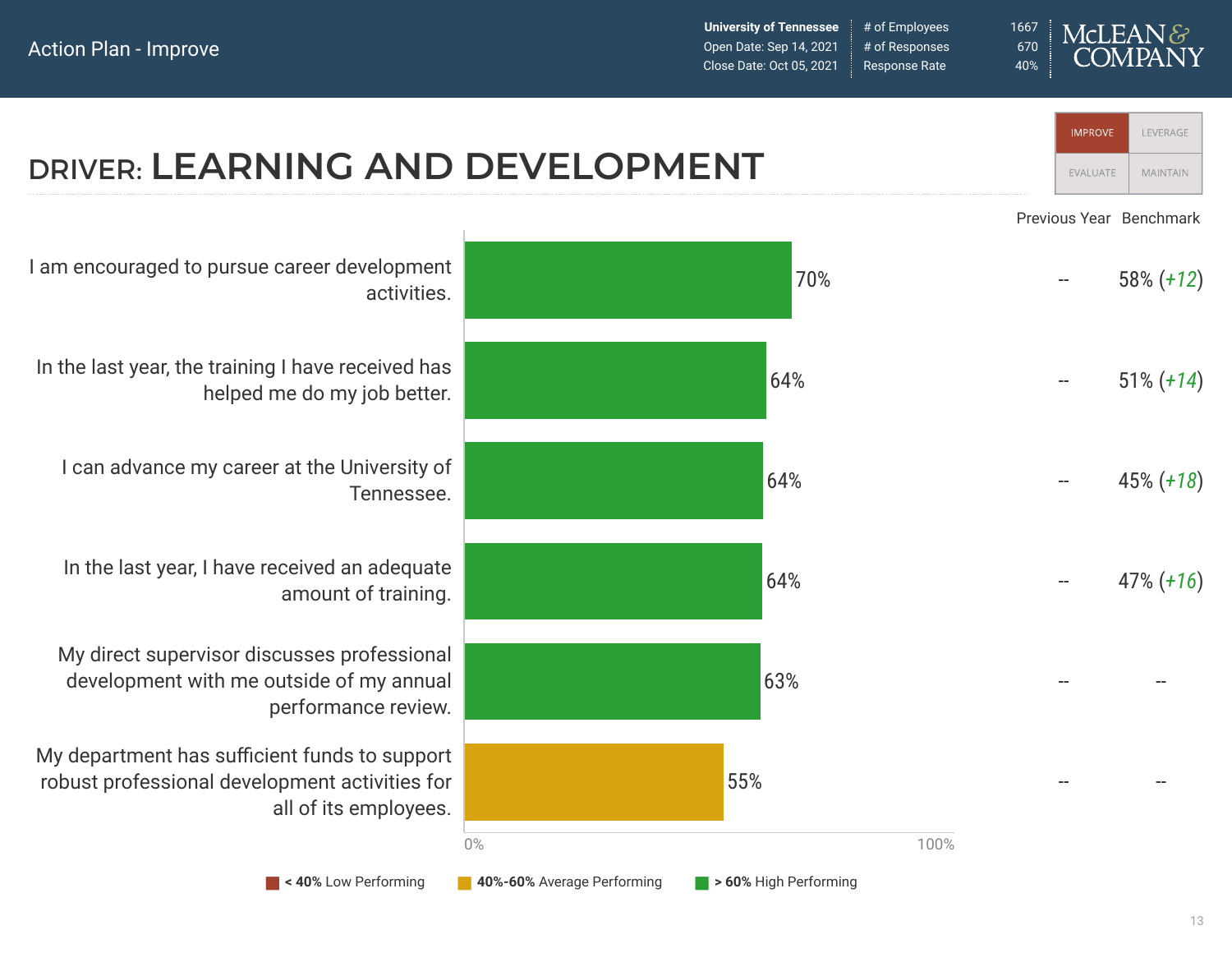# DRIVER: **SENIOR MANAGEMENT RELATIONSHIPS**



| I trust my department's executive leader.                                                                                                       |                            | 70%                   |      | --                       | $63\% (+7)$  |
|-------------------------------------------------------------------------------------------------------------------------------------------------|----------------------------|-----------------------|------|--------------------------|--------------|
| I understand the rationale behind most of the decisions<br>made by my department's executive leader.                                            |                            | 64%                   |      | $\overline{\phantom{m}}$ | $54\% (+10)$ |
| My department's executive leader acts on employee<br>feedback.                                                                                  |                            | 64%                   |      | $\sim$                   | $54\% (+9)$  |
| I trust the members of my campus'/institute's executive<br>leadership team.                                                                     |                            | 62%                   |      | $\sim$                   | $54\% (+9)$  |
| I understand the rationale behind most of the business<br>decisions made by the members of my<br>campus'/institute's executive leadership team. |                            | 57%                   |      | $\overline{\phantom{m}}$ | $48\% (+9)$  |
| My campus'/institute's executive leadership team acts<br>on employee feedback.                                                                  | 54%                        |                       |      | $\sim$                   | $43\% (+12)$ |
| The Chancellor/Vice President of my campus/institute<br>inspires me.                                                                            |                            | 53%                   |      | $\overline{\phantom{m}}$ | $42\% (+11)$ |
| The President of the University of Tennessee inspires<br>me.                                                                                    |                            | 52%                   |      | $\overline{\phantom{m}}$ | $56\%$ (-4)  |
|                                                                                                                                                 | $0\%$                      |                       | 100% |                          |              |
| sale <40% Low Performing                                                                                                                        | 40%-60% Average Performing | > 60% High Performing |      |                          |              |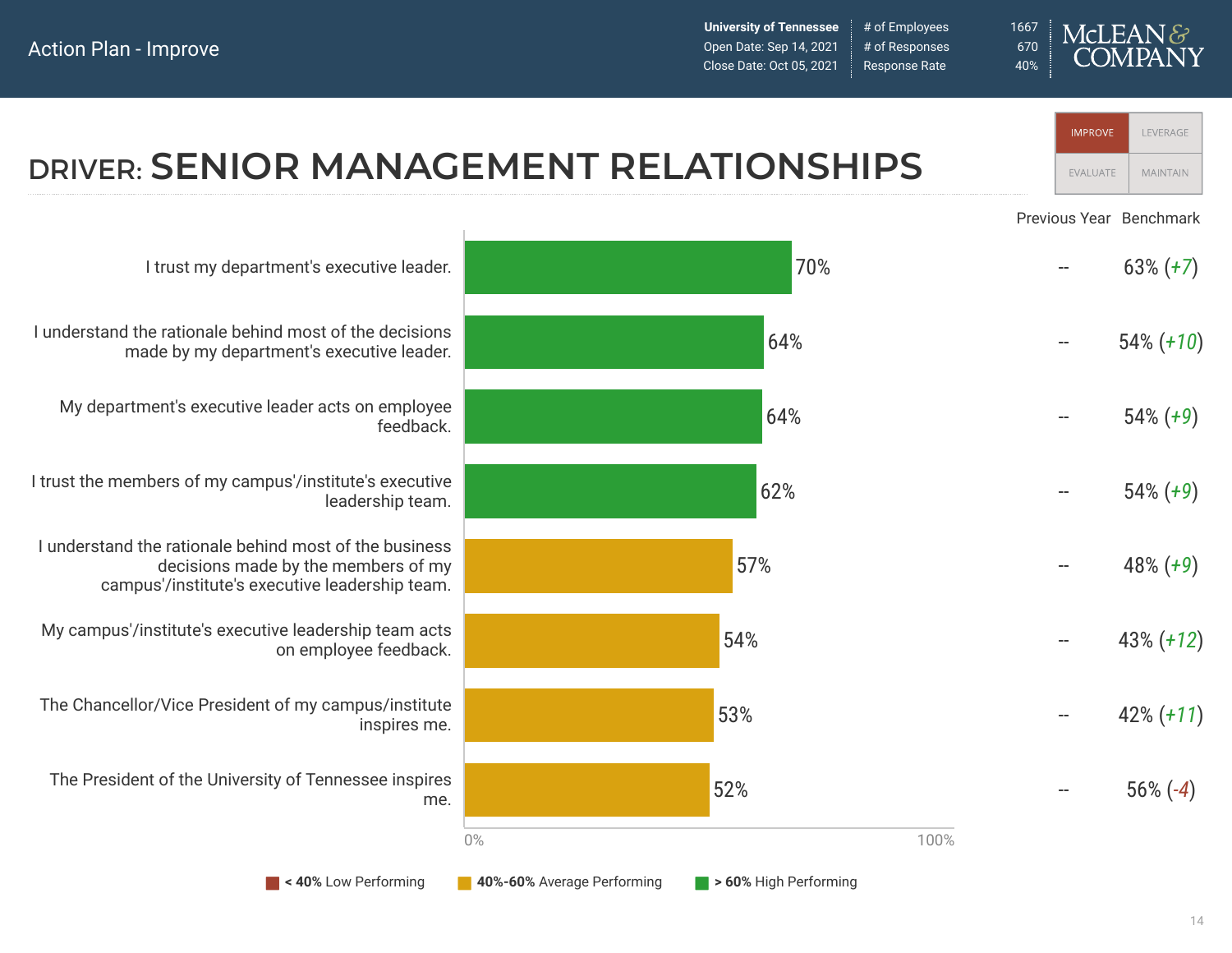# of Employees 1667 # of Responses 670 Response Rate 40%





## DRIVER: **WORK LIFE BALANCE**

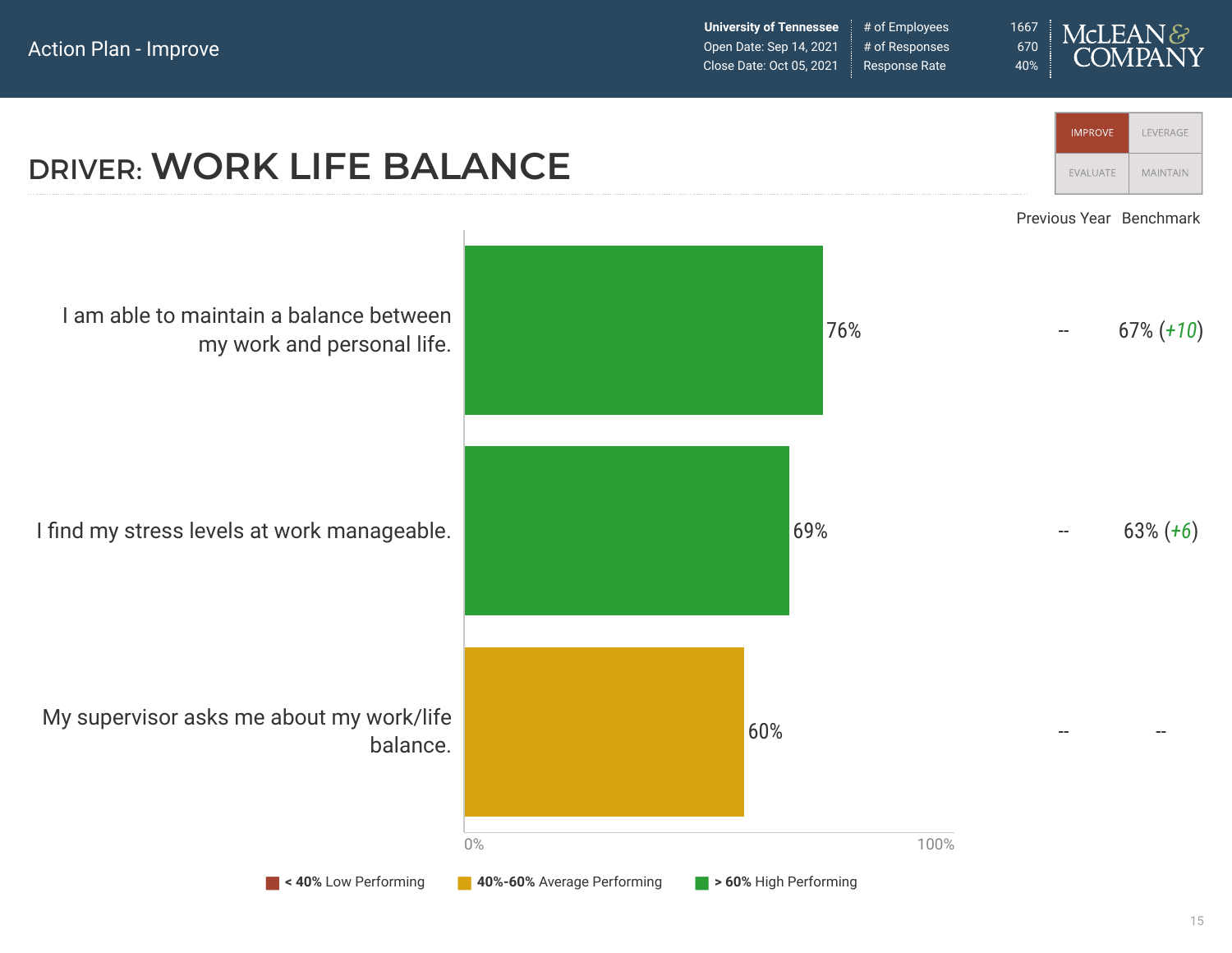# of Employees 1667 # of Responses 670 Response Rate 40%



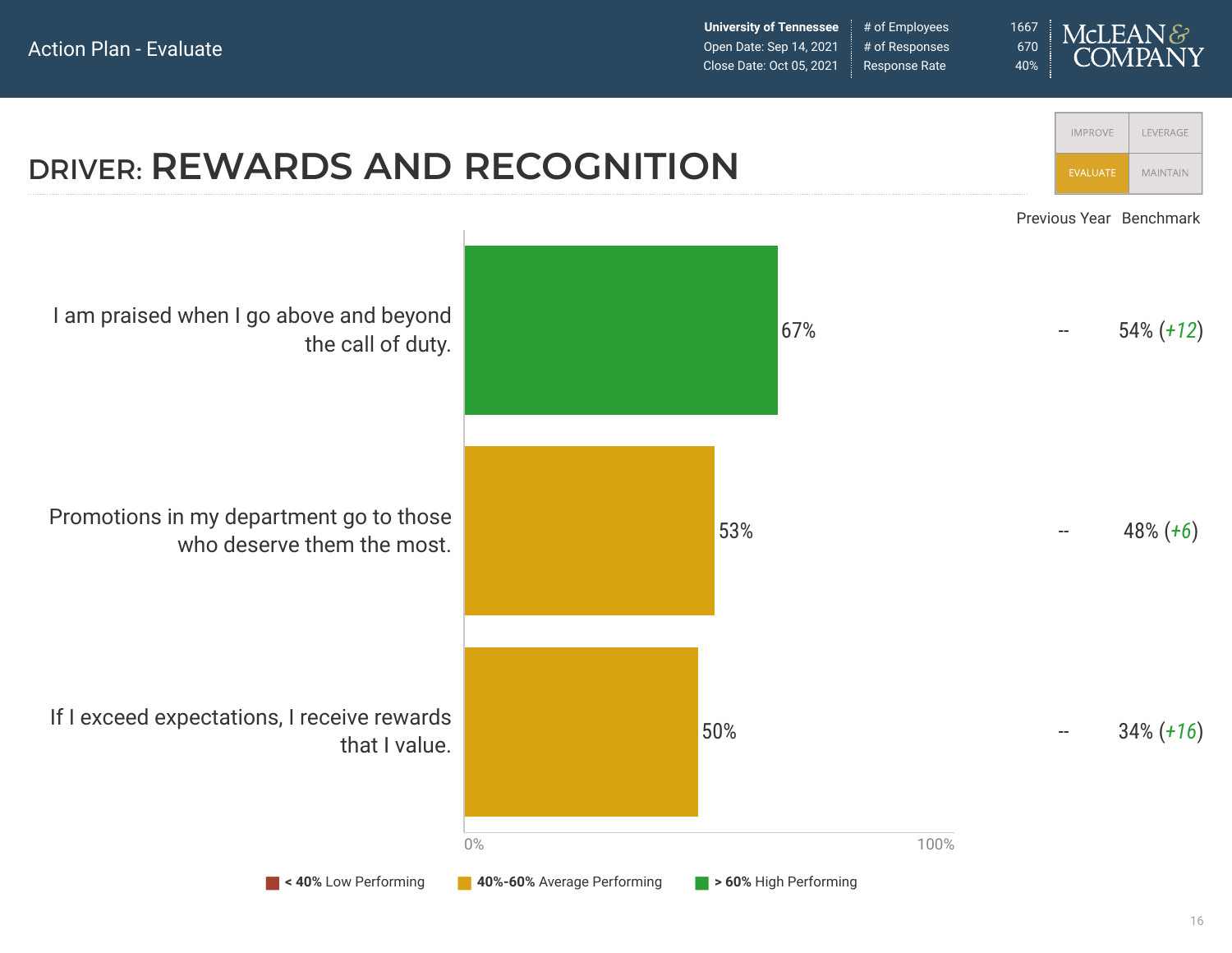Action Plan - Evaluate

**University of Tennessee** Open Date: Sep 14, 2021 Close Date: Oct 05, 2021

# of Employees 1667 # of Responses 670 Response Rate 40%





## DRIVER: **COMPENSATION**

I am satisfied with the compensation I

I will be compensated fairly if my

My salary is competitive with similar jobs I might find elsewhere.

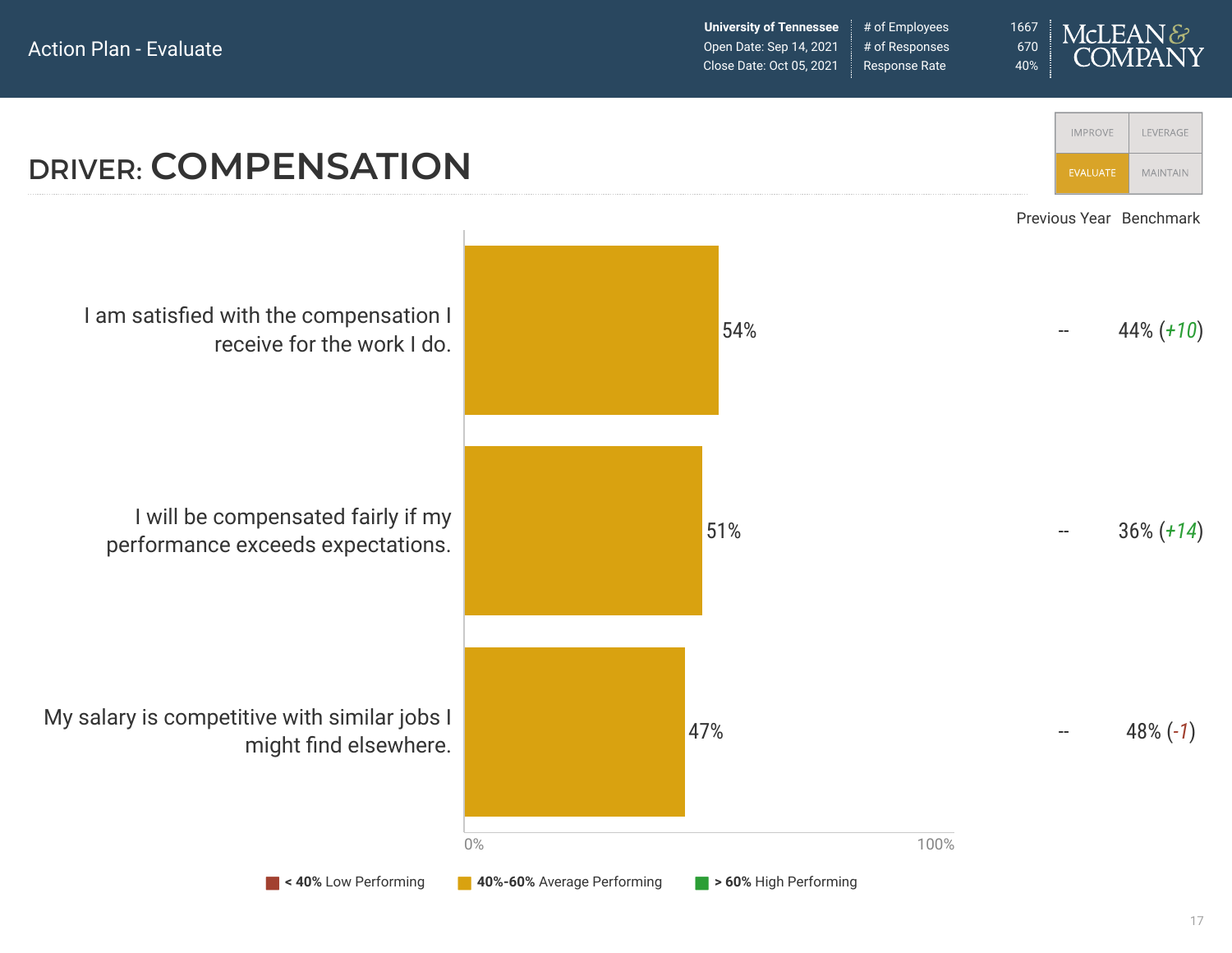# of Employees 1667 # of Responses 670 Response Rate 40%

### $McLEAN$ & **COMPANY**

# DRIVER: **MANAGER RELATIONSHIPS**

Action Plan - Maintain

**IMPROVE** LEVERAGE EVALUATE

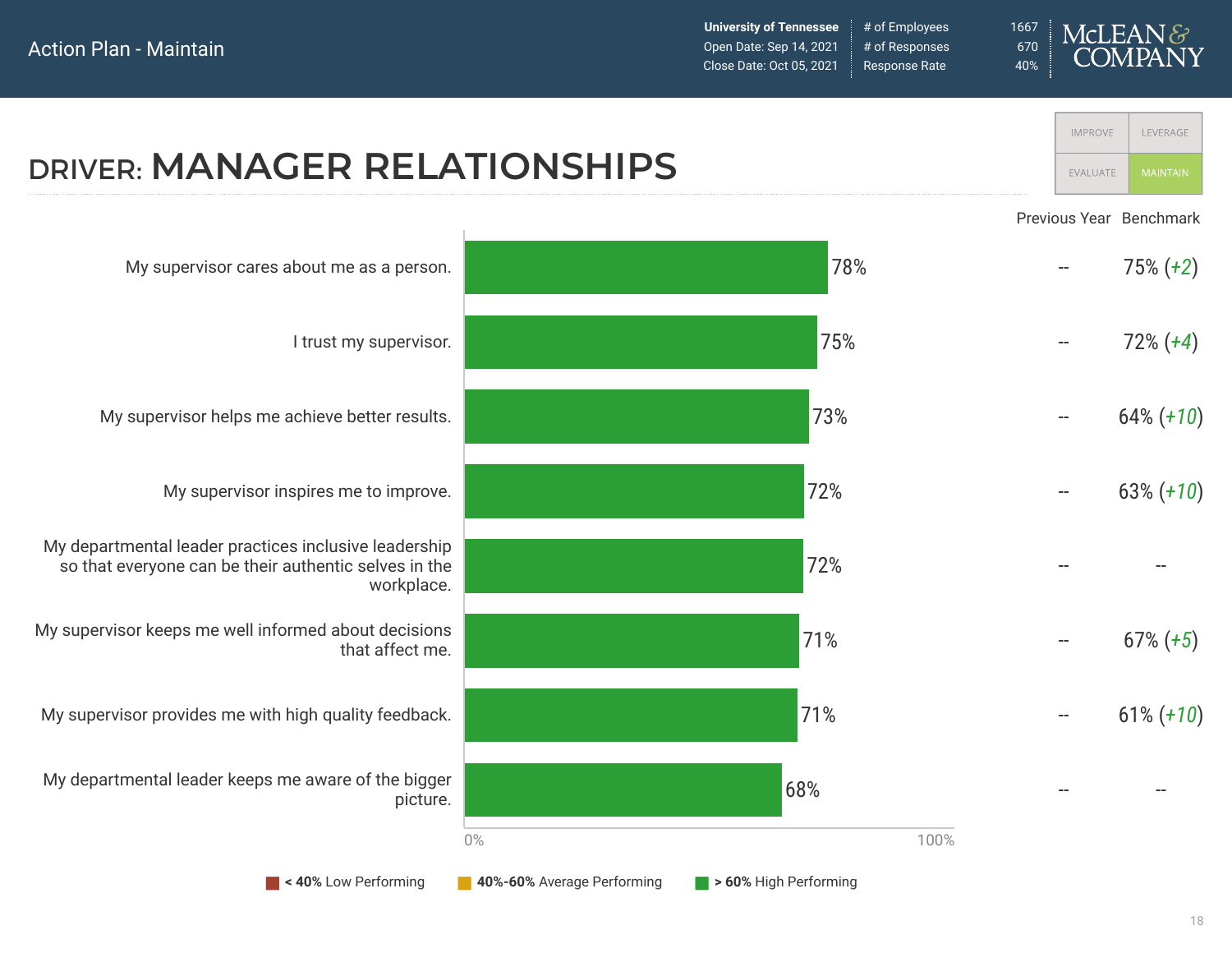$McLEAN \&$ COMPANY

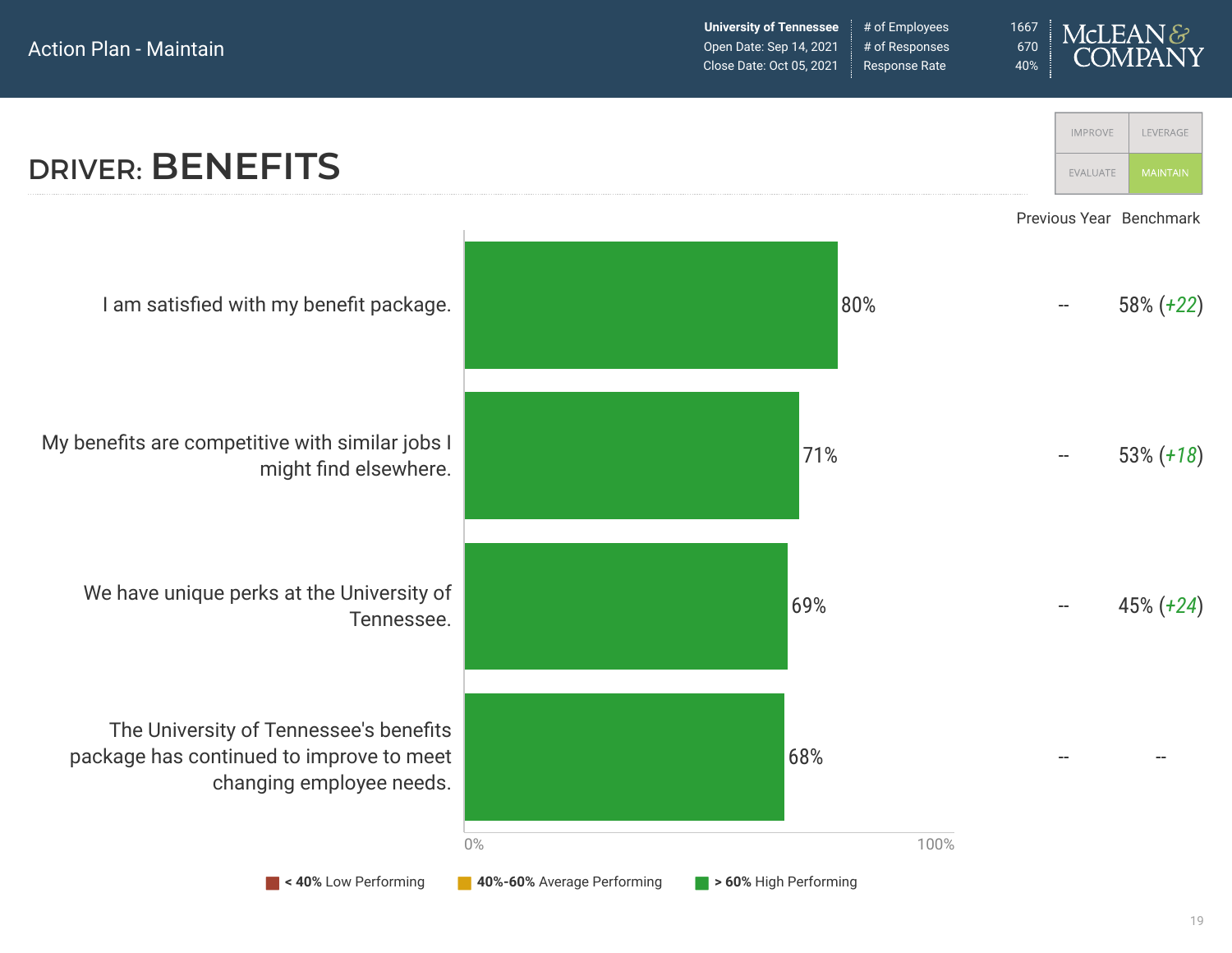

McLEAN& COMPANY

## DRIVER: **EMPLOYEE EMPOWERMENT**

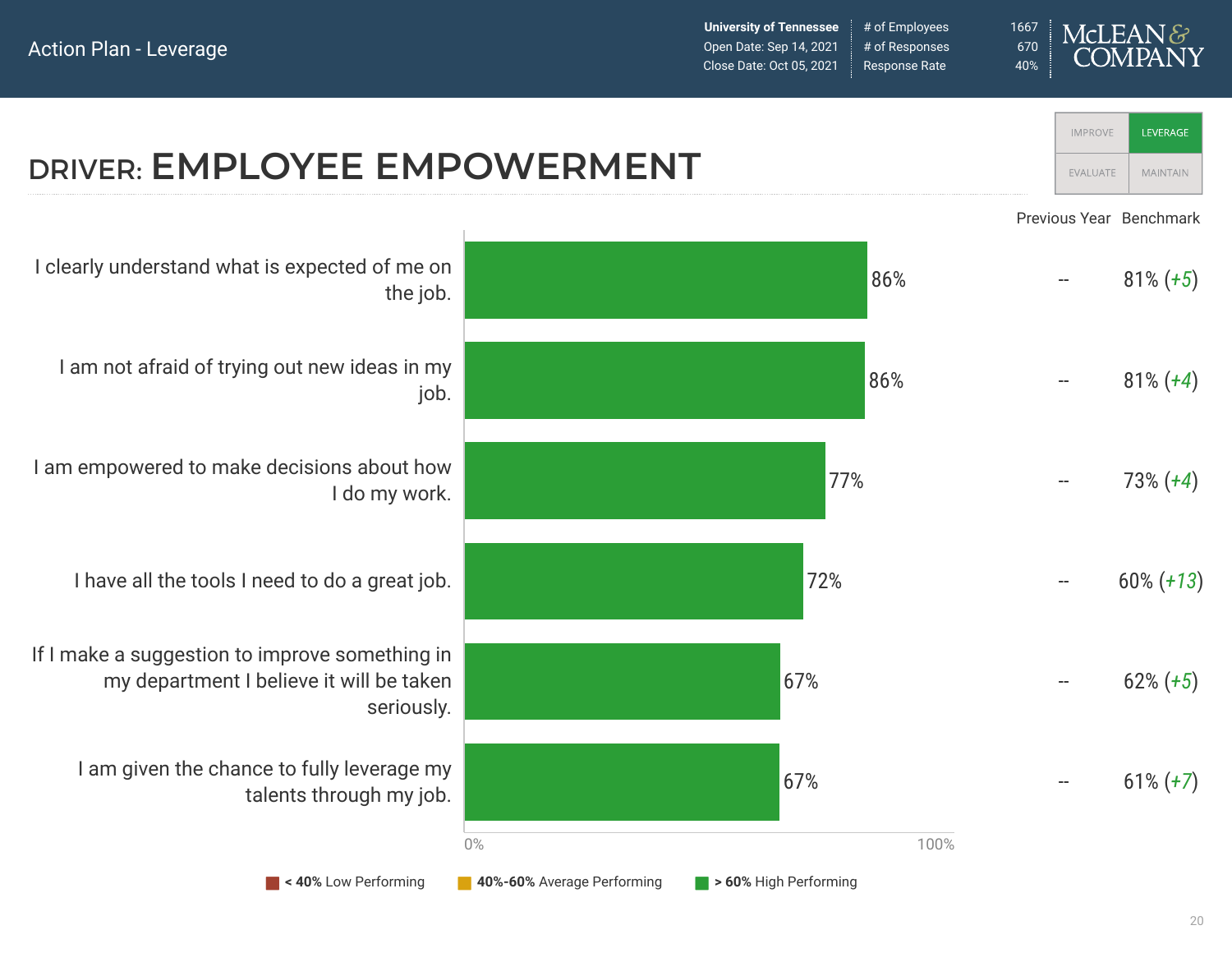# of Employees 1667 # of Responses 670 Response Rate 40%



LEVERAGE

MAINTAIN

**IMPROVE** 

EVALUATE

# DRIVER: **COWORKER RELATIONSHIPS**

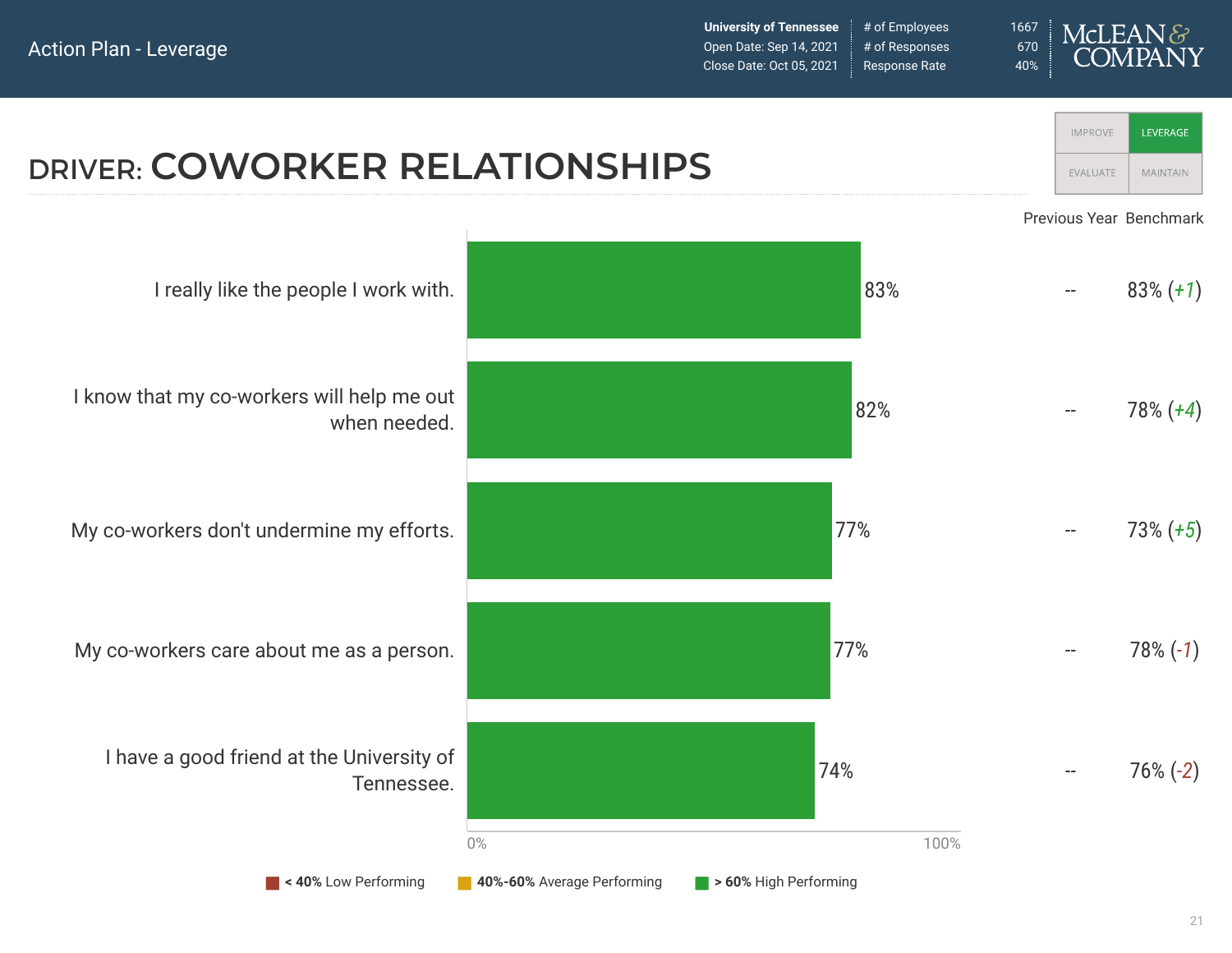# of Employees 1667 # of Responses 670 Response Rate 40%

### $McLEAN \&$ COMPANY



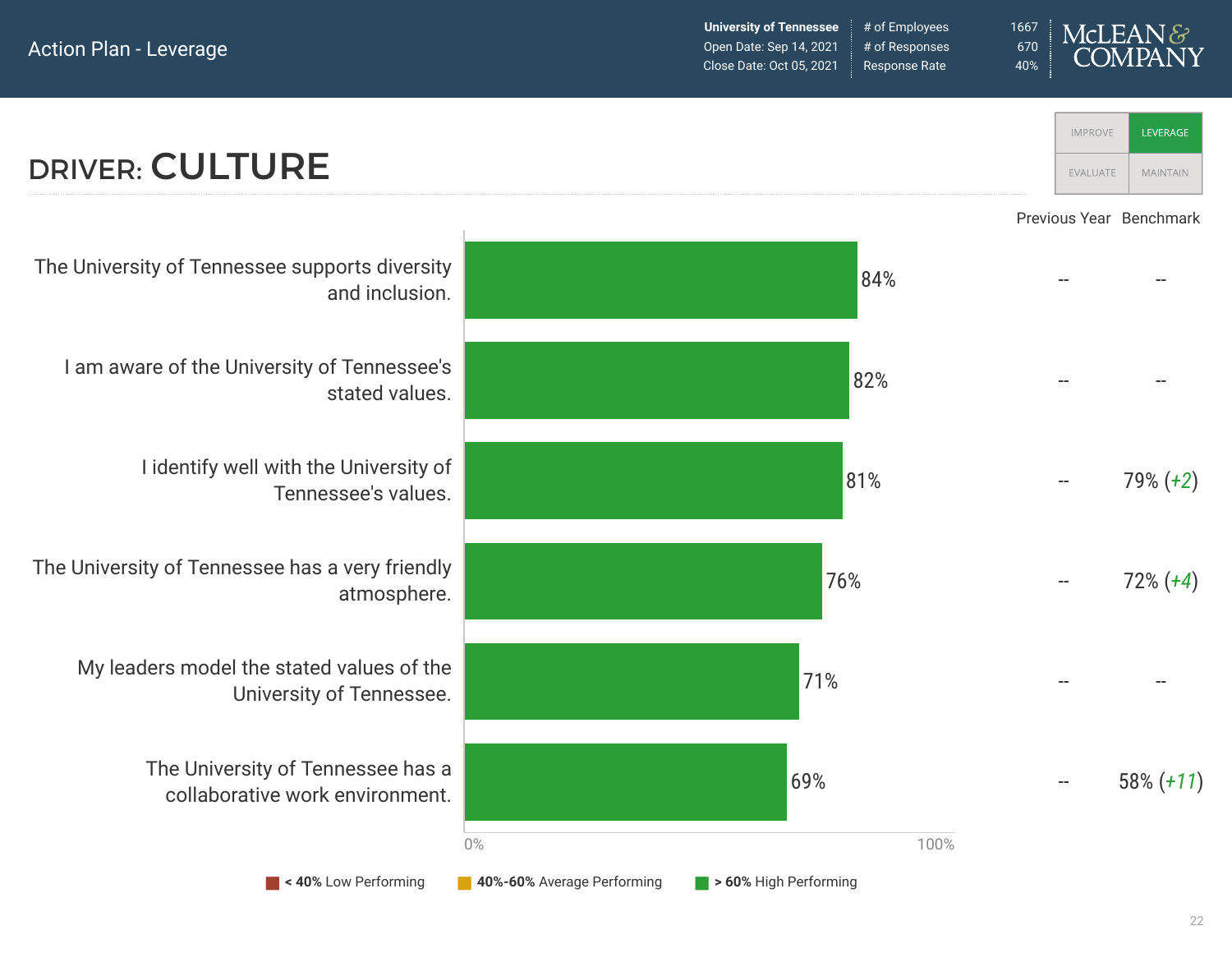# of Employees 1667 # of Responses 670 Response Rate 40%



#### **IMPROVE** LEVERAGE EVALUATE MAINTAIN





Our staff feels the University of Tennessee meets their needs.

Our staff satisfaction is important to the University of Tennessee.

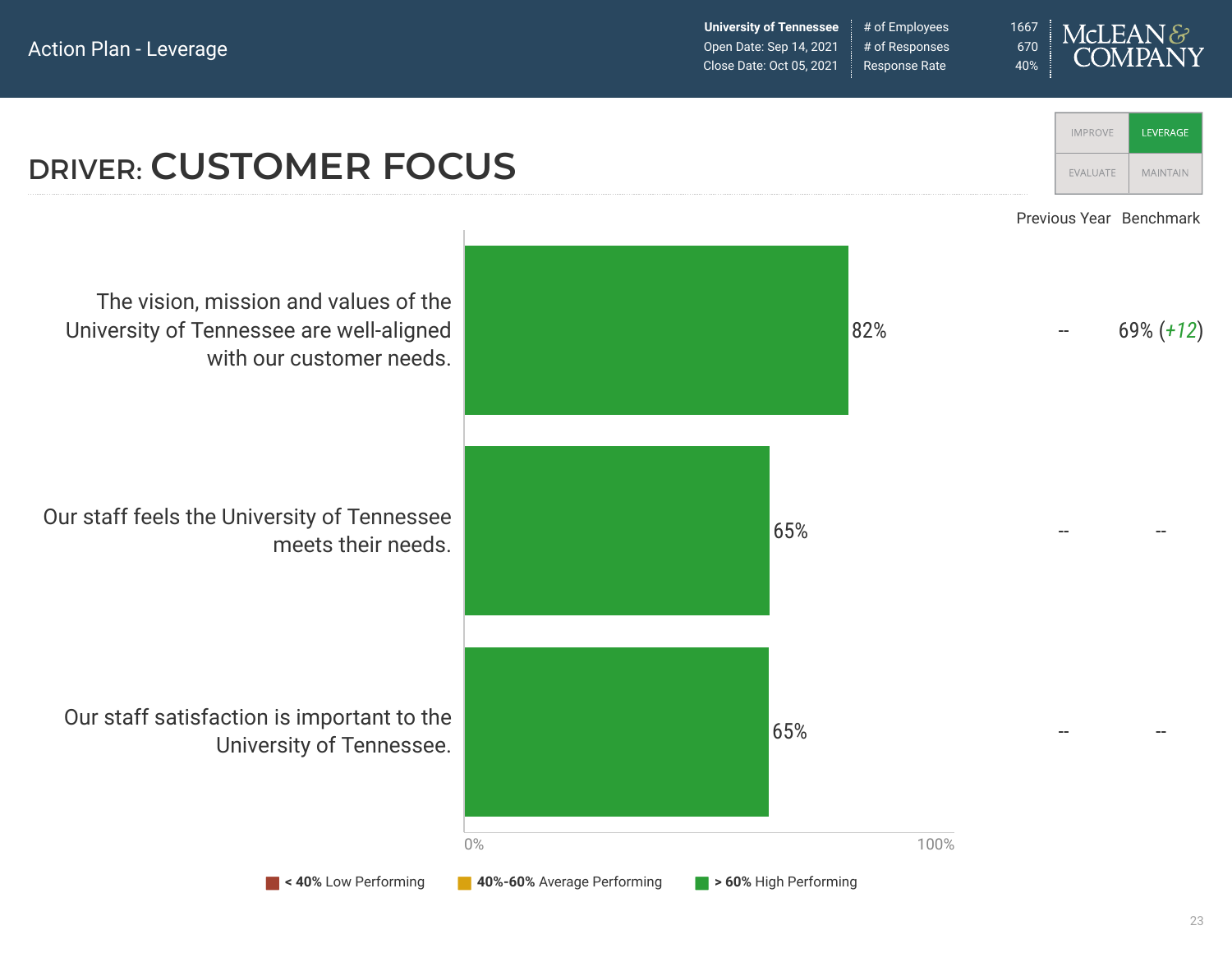# of Employees 1667 # of Responses 670 Response Rate 40%

### McLEAN& COMPANY



DRIVER: **COMPANY POTENTIAL**

#### LEVERAGE **IMPROVE** EVALUATE MAINTAIN

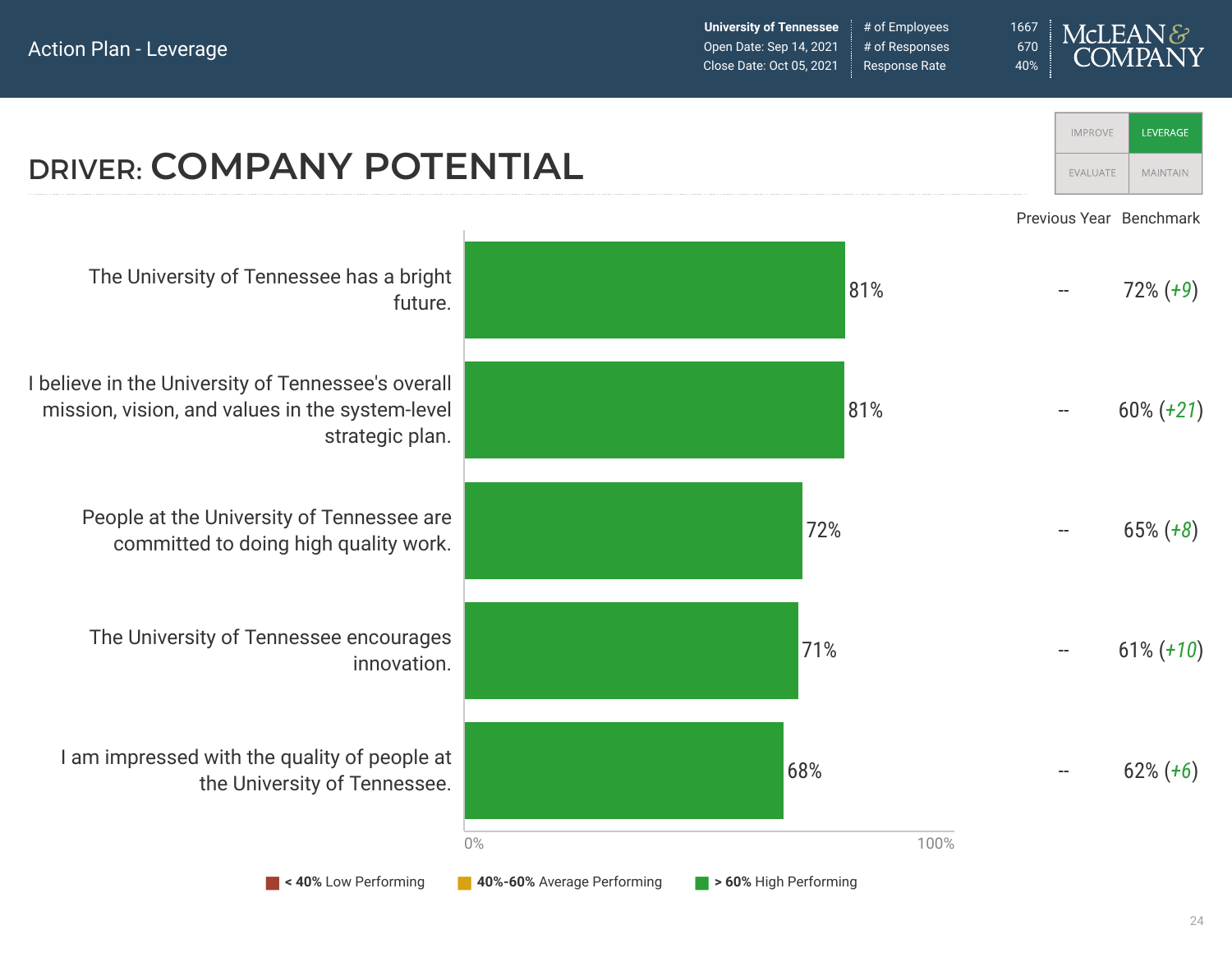# of Employees 1667 # of Responses 670 Response Rate 40%

## Action Plan - Leverage

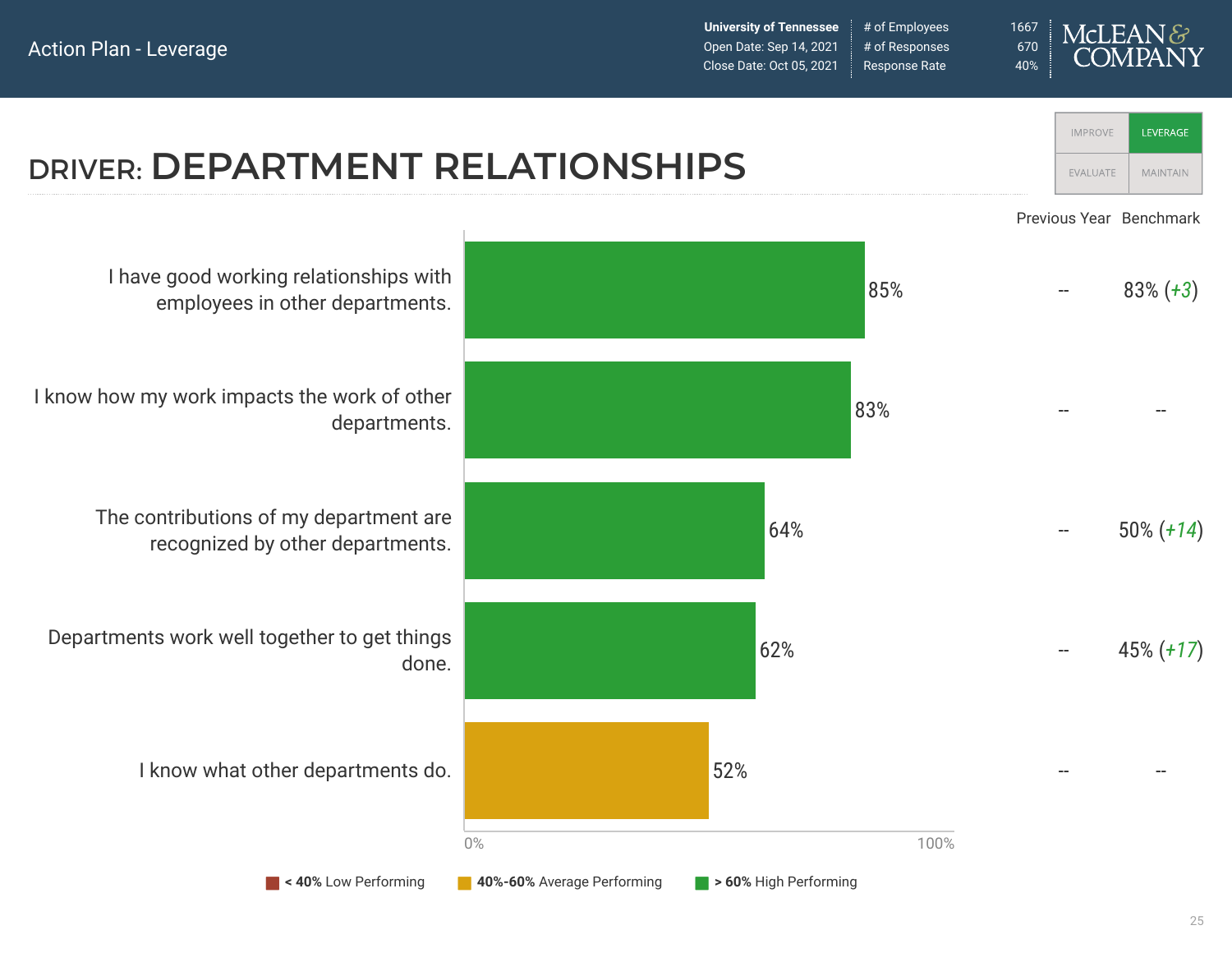# of Employees 1667 # of Responses 670 Response Rate 40%



LEVERAGE

**MAINTAIN** 

**IMPROVE** 

EVALUATE

# DRIVER: **WORKING ENVIRONMENT**

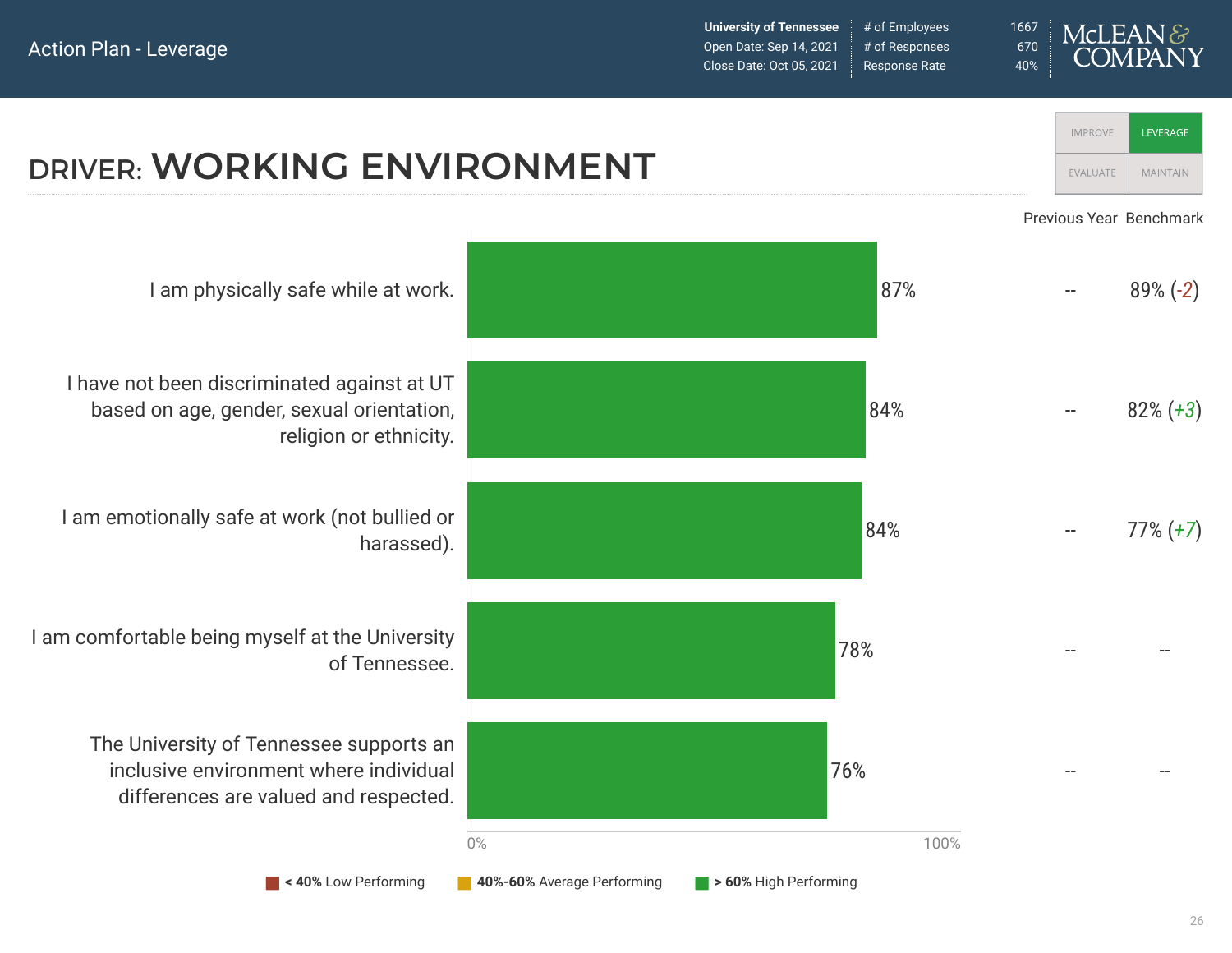

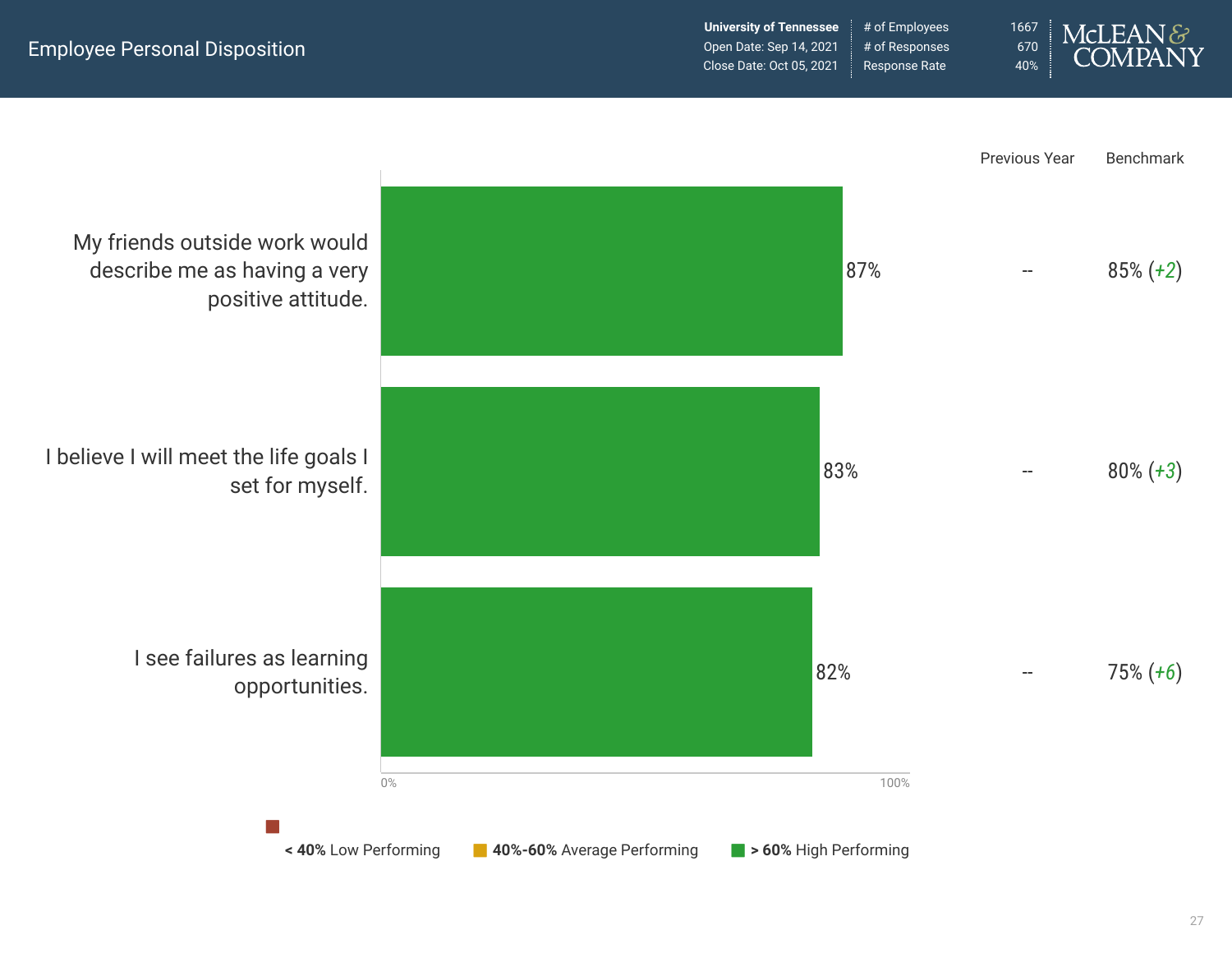$\begin{array}{c} \text{McLEAN}\ \mathcal{E} \\ \text{COMPANY} \end{array}$ 

| I am more satisfied with the<br>University of Tennessee now<br>than I was a year ago. |                                     | 58%                        | I am more satisfied with my job<br>now than I was a year ago.                   |       |                  | 62%          |
|---------------------------------------------------------------------------------------|-------------------------------------|----------------------------|---------------------------------------------------------------------------------|-------|------------------|--------------|
| Past Year                                                                             | <b>Benchmark</b>                    | $45\% (+13)$               | Past Year                                                                       | $- -$ | <b>Benchmark</b> | $51\% (+12)$ |
| I expect to be at the University of<br>Tennessee a year from now.                     |                                     | 82%                        | The University of Tennessee<br>takes actions to improve<br>employee engagement. |       |                  | 67%          |
| Past Year                                                                             | <b>Benchmark</b>                    | $80\% (+2)$                | Past Year                                                                       |       | <b>Benchmark</b> | $54\% (+13)$ |
|                                                                                       | $\blacksquare$ < 40% Low Performing | 40%-60% Average Performing | $\blacksquare$ > 60% High Performing                                            |       |                  |              |